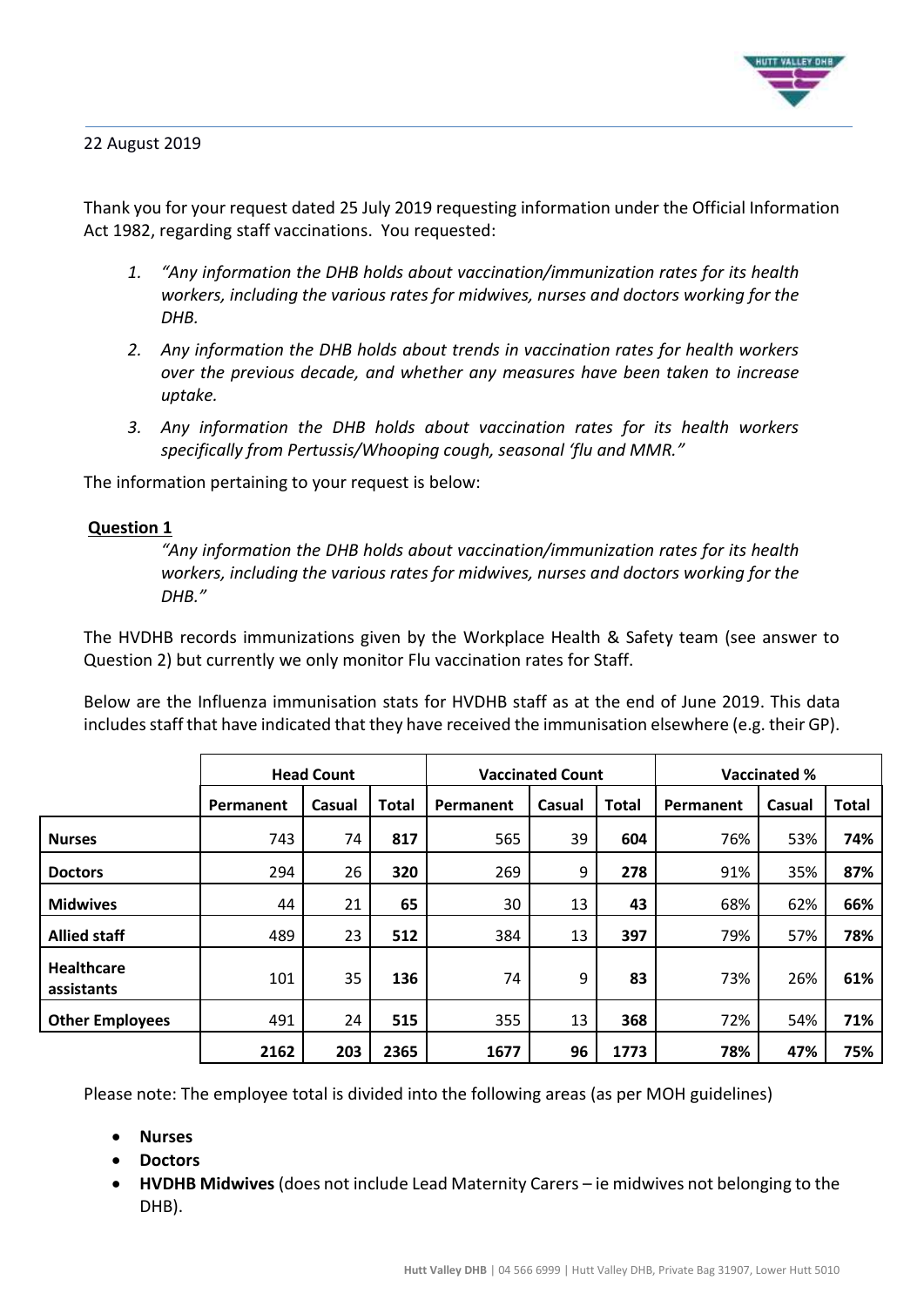- **Allied Health Staff** including Pharmacy, Radiology, Therapies, Audiology, Social Workers, and Respirator staff.
- **Healthcare Assistants** (HCA)
- **Other Employees** Orderlies, Domestics, Kitchen, Regional Screening (breast, cervical, bowel), Human Resources and Organisational Development, Planning and Funding, Building Services, Administration, IT, Payroll and Finance, Psychologists, Dental, Quality, Regional Public Health Wellington staff.
- **Non staff** HVDHB has provided 'flu vaccinations to 129 non-staff members including: students, agency staff, lab – ie Wellington SCL staff, volunteers, Lead Maternity Carers ie – midwives not belonging to the DHB, chaplains, Wellington Free ambulance and staff not on the HVDHB payroll but required to work on the HVDHB hospital premises.

## **Question 2**

*"Any information the DHB holds about trends in vaccination rates for health workers over the previous decade, and whether any measures have been taken to increase uptake."*

HVDHB record vaccinations that are given by workplace health and Safety. Please see the table on the next page for this information.

HVDHB currently only monitors Flu vaccination rates for Staff. The HVDHB undertakes a strategic preventative approach to Influenza Vaccination of staff. Staff receive regular reminders via communications and updates during the Annual Influenza Campaign. This includes:

- Communications of vaccination expectations by the DHB for its staff
- Coordinating regular staff drop-in clinics through the lead in to the winter season and a period through winter.
- Coordinating mobile vaccination clinics through individual departments to assist staff getting vaccinated.
- Monitoring annual uptake
- Sending out regular reminders and staff notices
- Posters on the walls
- Targeting new staff during their Health Clearance check.

| VACCINATIONS GIVEN BY WORKPLACE HEALTH & SAFETY FROM 2006-2019                                                                                                 |                        |      |                   |      |      |      |      |      |      |                           |  |
|----------------------------------------------------------------------------------------------------------------------------------------------------------------|------------------------|------|-------------------|------|------|------|------|------|------|---------------------------|--|
|                                                                                                                                                                | 2010                   | 2011 | 2012              | 2013 | 2014 | 2015 | 2016 | 2017 | 2018 | <b>2019</b> at<br>June 30 |  |
| <b>Boostrix</b> (Tetanus,<br>Diphtheria, Pertussis -<br><b>Whooping Cough)</b>                                                                                 | 23                     | 301  | 436               | 427  | 284  | 119  | 164  | 285  | 331  | 227                       |  |
| <b>Hepatitis A &amp; B</b>                                                                                                                                     | Not available at HVHDB |      |                   |      | 15   |      |      |      |      |                           |  |
| <b>Hepatitis A</b>                                                                                                                                             | Not available at HVHDB |      |                   |      |      |      | 15   |      |      |                           |  |
| <b>Hepatitis B</b>                                                                                                                                             | 247                    | 168  | 167               | 109  | 130  | 131  | 181  | 190  | 199  | 99                        |  |
| Influenza (This number<br>includes vaccinations given<br>to staff that did not work the<br>flu season of that year eg.<br>Casuals or Maternity Leave<br>staff) | 1007                   | 821  | 1109              | 1365 | 1477 | 1558 | 1521 | 1700 | 1808 | 1839                      |  |
| <b>MMR</b> (Measles, Mumps &<br>Rubella)                                                                                                                       | 6                      | 32   | $12 \overline{ }$ | 13   | 4    | 19   | 36   | 33   | 52   | 167                       |  |
| Varicella (Chicken Pox)                                                                                                                                        | 7                      | 9    | 10 <sup>1</sup>   | 13   | 6    | 12   | 16   | 15   | 15   | 12                        |  |
| <b>Annual total</b>                                                                                                                                            | 1290                   | 1331 | 1734              | 1927 | 1901 | 1839 | 1918 | 2223 | 2405 | 2374                      |  |